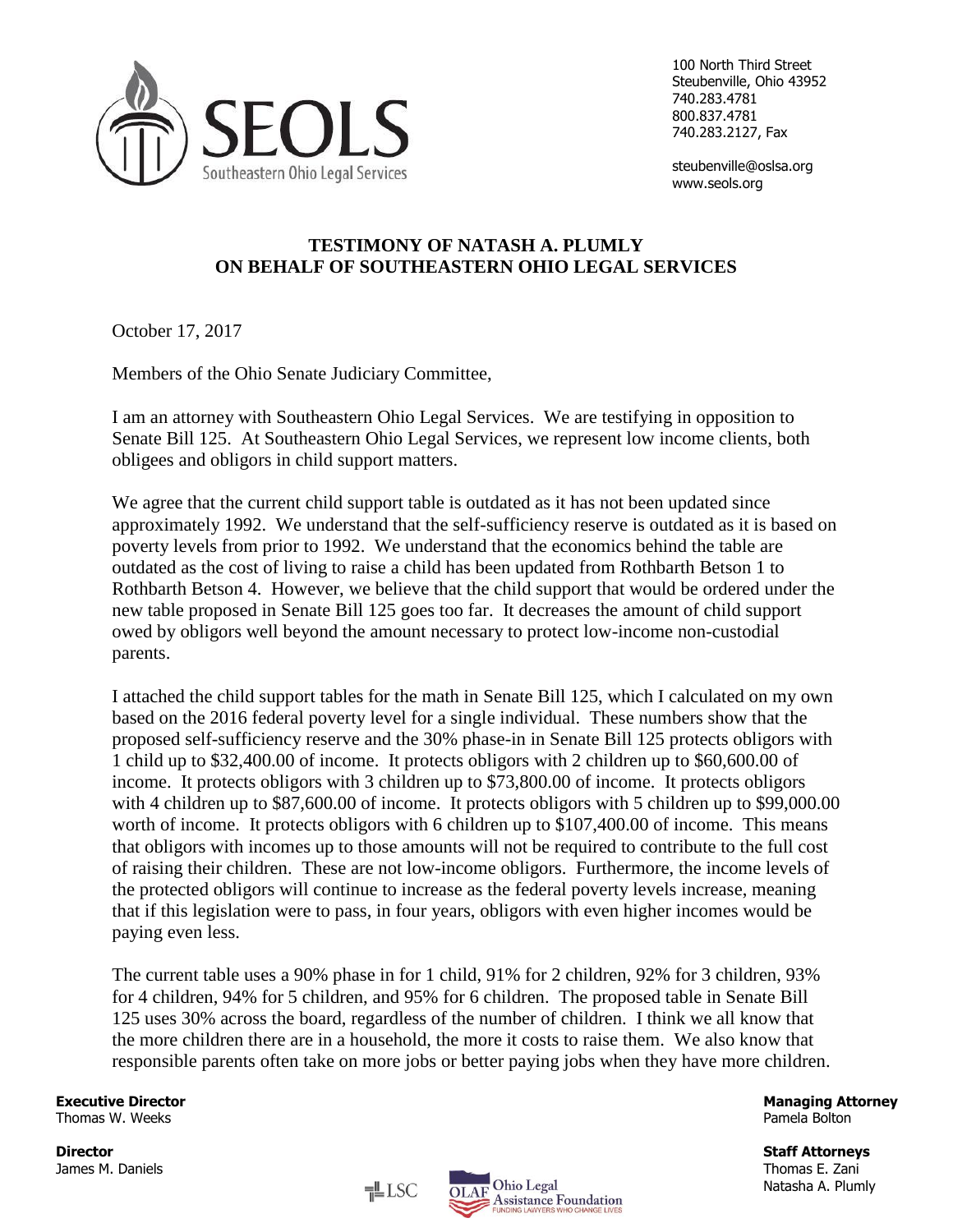Although Senate Bill 125 recognizes this in the calculations for obligors who have children to different obligees, it ignores that in requiring an obligor to pay the same amount of child support across the board for 1 child and 6 children for a substantial part of its table.

The studies that the Department of Job and Family Services Office of Child Support Enforcement used to justify these changes to the child support tables show only that obligors with incomes less than \$10,000.00 have a harder time paying their child support. A study done by Sorenson, Sousa, and Schaner of The Urban Institute in July 11, 2007 for the Department of Health and Human Services, Office of the Assistant Secretary for Planning and Evaluation Office of Human Services Policy, and Office of Child Support Enforcement, *Assessing Child Support Arrears in Nine Large States in the Nation* found that in Ohio in 2007, 23% of our obligors had no traceable income. Another 23% had traceable income ranging between \$1.00 and \$10,000.00. The no income obligors owed 37% of the child support arrears and the obligors with income between \$0.00 and \$10,000.00 owed 32% of the child support arrears respectively. This means that 46% of our obligors in 2007 had \$10,000.00 or less in income that was traceable, and they owed 69% of the arrears. That means that the remaining 54% of the obligors only owed 31% of the arrears, or less than their fair share.

Another study in Wisconsin, in September 2002 and revised in March 2003 showed that the higher the order the more that was paid, even if the order was more than 35% of the obligor's income. Study done by Hu and Meyer of the Institute for Research on Poverty, *Child Support Order and Payments: Do Lower Orders Result in Higher Payments?* 

Senate Bill 125 will drastically lower the amount of child support that obligors owe all the way up to \$32,400.00 for 1 child, \$60,600.00 for 2 children, \$73,800.00 for 3 children, \$87,600.00 for 4 children, \$99,000.00 for 5 children, and \$107,400.00 for 6 children. Why are we lowering the orders for those with higher incomes? Furthermore, just because the orders are lower for those with low incomes does not mean that they will indeed pay more. There is no study showing this. In fact, the above study shows that they will not. It is just as likely that the lower order will result in the lower income obligors paying less. They may continue to pay the same percentage of their new order that they were paying under their old order, resulting in the obligee and child(ren) receiving less money to live on. Instead of helping people out of poverty, this legislation will likely result in more children being driven into poverty. More children will likely receive cash assistance, which runs out after 36 months. What happens to those children then? More children will likely receive food assistance. Instead of placing the burden on the parents to pay for their children, this legislation will shift the burden even more to the State of Ohio and to the children. More children will grow up in poverty. Please, do not make the children of Ohio a test for a hypothesis that could harm them.

There is a concern, highlighted in an October 5, 2017 article in the *Columbus Dispatch*, that if the amount of child support is too high then obligors go into under the table jobs or illegal jobs. Who is to say they still will not opt for those jobs even with lower child support orders? It is a real possibility that a good portion of those who work under the table income will continue to do so for a variety of complex reasons related to poverty that changing the child support guidelines will not change.

I base this conclusion on another finding from the Wisconsin study. It showed that fathers who were ordered to pay child support through a divorce case were more likely to pay their child support (91 to 99% compliance for those with traceable income) than fathers who were ordered